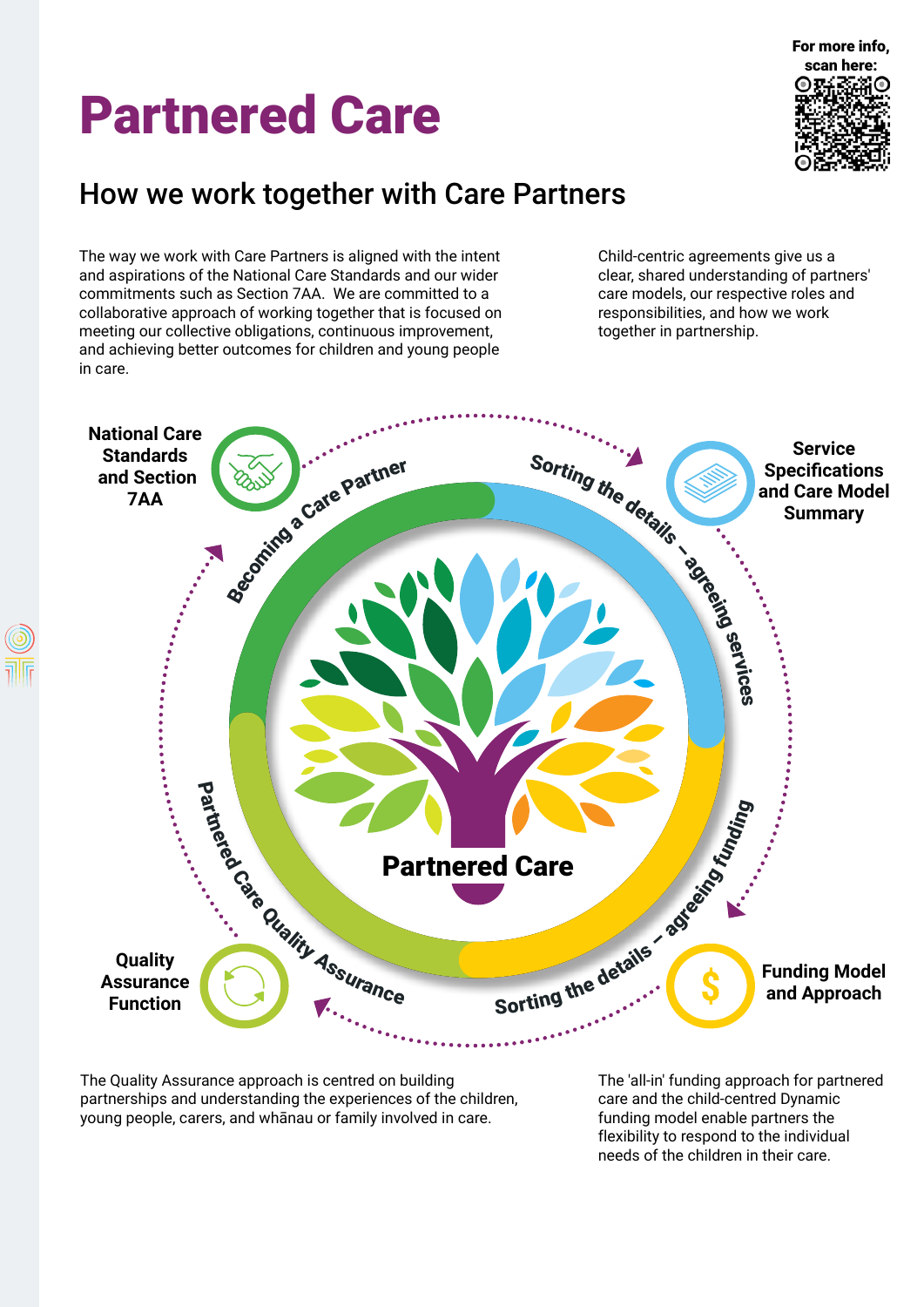# Partnered Care



## Service Specifications and Care Model Summary

Our ways of working together with Care Partners focus on improved practice, partnerships, and outcomes.

The Service Specifications and Care Model Summary documents are aligned to this vision and directly acknowledge the importance of Care Partners and Oranga Tamariki working together as genuine partners, pooling our knowledge and expertise to best meet the needs of children and whānau or families.

#### Purpose of the documents

We want to enable flexibility for Care Partners and Oranga Tamariki to focus on responding to the child or young person's needs, strengths and aspirations - so the **Service Specifications** will outline what our roles, responsibilities and requirements are, but will not specify exactly how these are to be carried out.

The Care Model Summary template confirms details about the care response partners are providing. It is individual to each organisation and forms part of the Outcome Agreement (along with the service specifications).

|          | <u> / —</u> |
|----------|-------------|
|          |             |
| re Model |             |

## **Ca Summary**

Mutually agreed Care Response

### **Service Specifications**

Roles and responsibilities for Care Partners and **Oranga** Tamariki



Contract which includes funding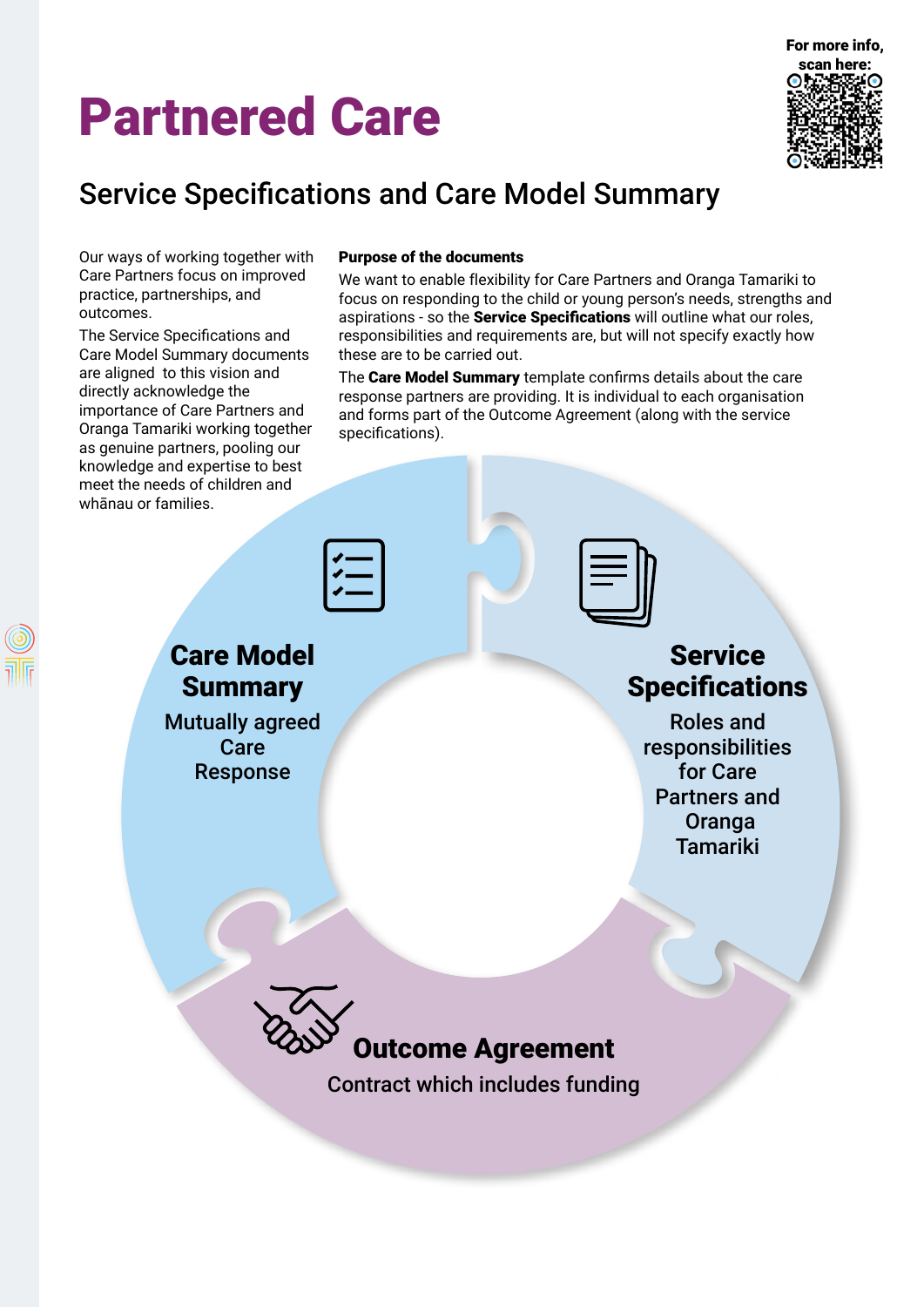## Partnered Care



## Funding

There are three funding models for partnered care: Fixed, Individualised, and a flexible Dynamic model aligned to tamariki and caregiver support needs. All three models provide 'allin' funding, meaning the rates should cover the majority of costs for supporting tamariki needs. The 'all-in' funding approach for partnered care is designed to reduce administrative burden, and provide flexibility and autonomy for partners to meet the specific needs of the children in their care.

As part of the funding approach for partnered care, Oranga Tamariki is committed to ensuring:

- Care funding rates cover the cost of high-quality care and support
- We have the right care options available for tamariki and rangatahi
- Care partners are not compromised financially as a result of decisions or actions taken by Oranga Tamariki
- We meet our accountabilities as a Crown Agency.

#### Funding Policy and Guidance for Partnered Care:

- overview of three funding models
- additional funding processes (ad-hoc requests and negotiating an additional support rate)
- reconciliation and escalation processes
- property-related cost guidance.

### **Dynamic Model**

The Dynamic Funding Model is well suited to caregiver-based care options, where costs to the partner largely depend on the support needs of the child and caregiver. Typically, this model is used to support tamariki with 'general' or 'additional' support needs. This model sets a 'general support rate' for each child per 24-hour period, which has been designed to account for the costs required to support most children, most of

the time. This model allows for flexible use of funding across a number of children in the care of the care partners.

### **Fixed Model**

#### The Fixed Funding Model

best suits care options with significant fixed or preconfigured costs to the partner, and is typically used for multiple tamariki with 'greater' or 'high' support needs. The model may be well-suited to accommodation-based care options, with significant fixed accommodation costs or staff working on a roster.

### **Individualised Model**

The Individualised Funding Model enables partners and Oranga Tamariki to agree a separate funding rate for an individual young person. This should only be used if the child or young person needs significant support to stay safe and well which cannot be provided through other care options. These tamariki will be assessed as requiring a very 'high' level of support, and usually require specialist input and advice from High Needs Services.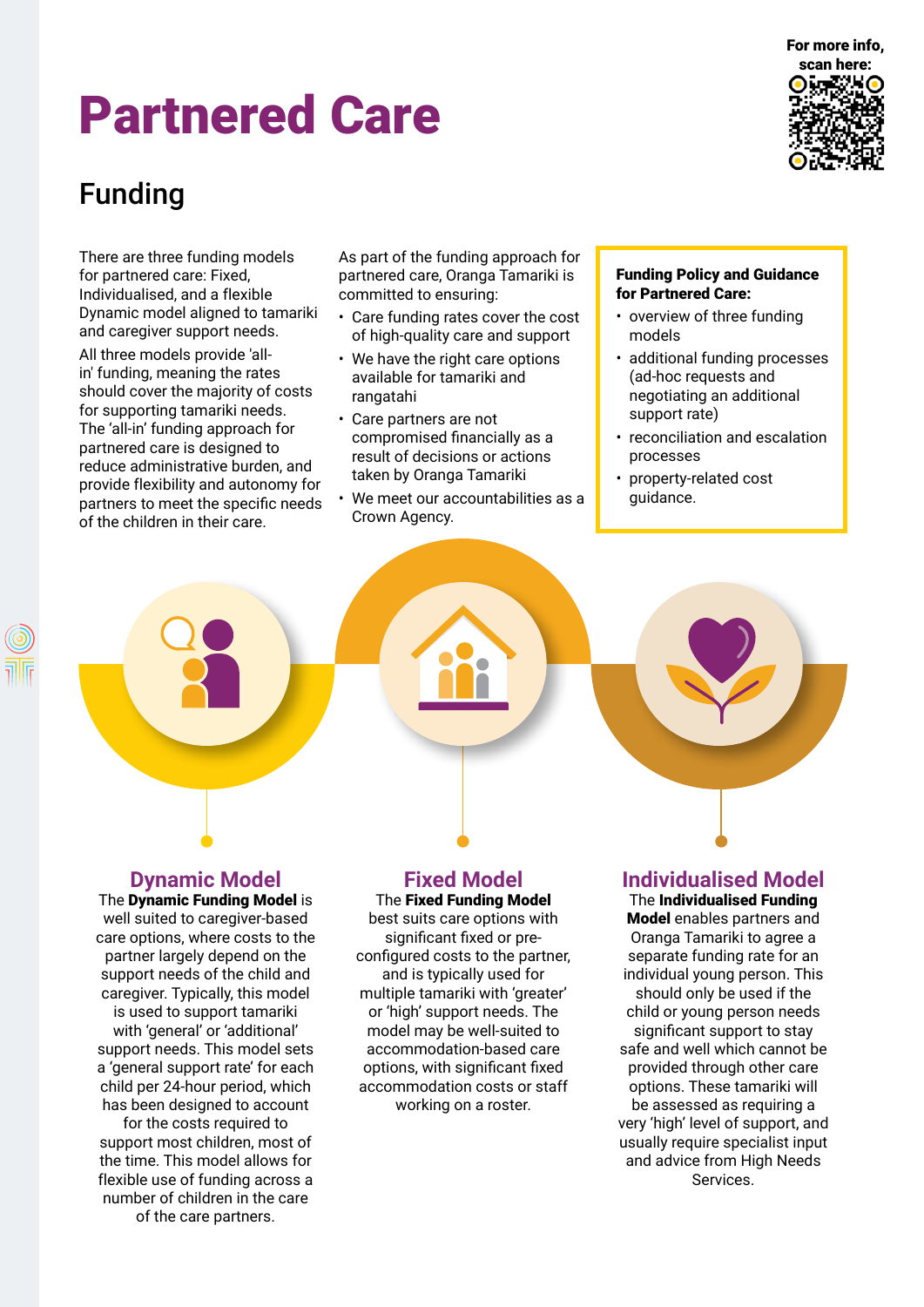#### For more info,

# Partnered Care

## Quality Assurance

The Quality Assurance function within Partnering for Outcomes will support practice quality and learning across partnered care. The Quality Assurance approach is relational. We will focus on building partnerships and understanding the experiences of the children, young people, carers, and whānau or family involved in care.

The function was designed with a collaborative approach between Care Partners and Oranga Tamariki. It will continue to develop, evolve and be further refined over time as we learn together as a sector.

Continuous improvement and collaboration are some of the foundational principles that have been agreed between Care Partners and Oranga Tamariki – these principles have shaped the development of the Quality Assurance function and continue to be the focus guiding our mahi.

#### Together, we committed to upholding these guiding principles to ensure the Quality Assurance function for partnered care:

- focuses on the primacy of outcomes for tamariki
- facilitates continuous improvement that shares and builds on strengths
- promotes openness and transparent practice, informed by feedback loops
- embeds mana tamaiti, whakapapa, and whanaungatanga principles
- enables a collaborative approach between partners and Oranga Tamariki
- provides independent practice judgment on quality
- minimises duplication of effort for all parties
- shares mutually beneficial information, valued and used by both parties
- provides timely, robust advice to inform decision-making
- clarifies lines of accountability for all parties
- ensures a consistent approach to Quality Assurance and provides an integrated view of care.